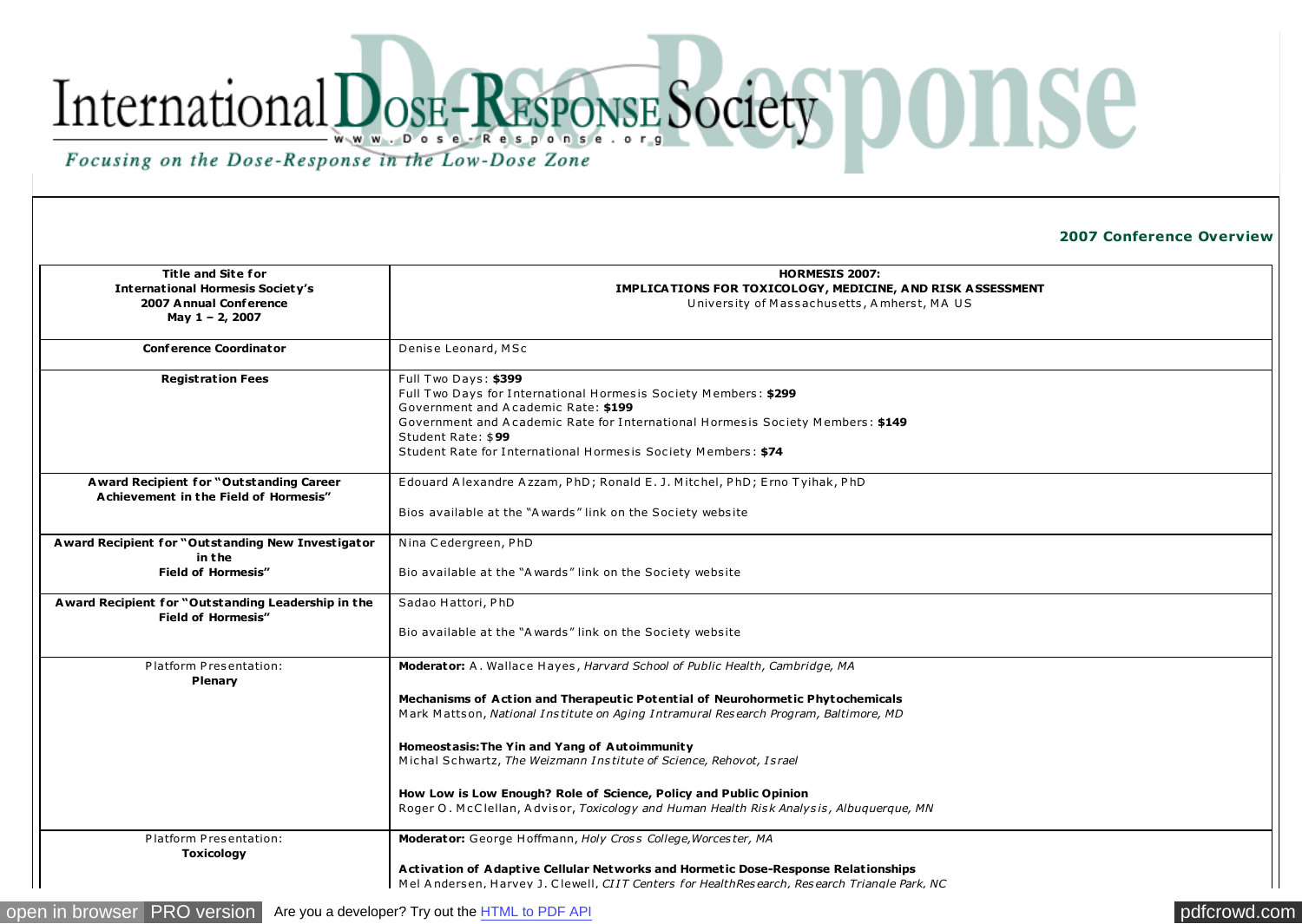|                                             | Annie M. Jarabek, National Health and Environmental Effects Research Laboratory, US EPA, Research Triangle Park, NC<br>Qiang Zhang, Jingbo Pi, CIIT Centers for Health Research, Research Triangle Park, NC |
|---------------------------------------------|-------------------------------------------------------------------------------------------------------------------------------------------------------------------------------------------------------------|
|                                             |                                                                                                                                                                                                             |
|                                             | Hormesis with Drug-induced Cytotoxicity<br>Peter J O'Brien, University College Dublin, Belfield, Dublin 4, Ireland                                                                                          |
|                                             | Non-Monotonic Dose-Toxicity Effects and Behavioral Function: Low-Dose Impairments from Developmental Pesticide Exposure                                                                                     |
|                                             | Edward D. Levin, Ph.D., Duke University Medical Center, Durham, NC                                                                                                                                          |
|                                             | Hormesis with Herbicides: Glyphosate as a Case Study                                                                                                                                                        |
|                                             | Stephen O. Duke, Joanna Bajsa, Scott R. Baerson, USDA, ARS, Natural Products Utilization Research, University, MS                                                                                           |
|                                             | Nina Cedergreen, University of Copenhangen, Tåstrup, Denmark<br>Edivaldo D. Velini, University of São Paulo State, Botucatu, Brazil                                                                         |
|                                             | Biological Properties in Genes for Low-Dose Regulation of the Embryonic Transcriptome                                                                                                                       |
|                                             | Thomas B. Knudsen, Amar V. Sing, University of Louisville, Louisville, KY                                                                                                                                   |
| Platform Presentation:<br><b>Biomedical</b> | <b>Moderator:</b> Paolo F. Ricci, University of Massachusetts, Amherst, MA                                                                                                                                  |
|                                             | Mechanisms Underlying the Bell-shaped Response of Neurons to Glutamate<br>Giles Hardingham, University of Edinburgh, Edinburgh, Scotland                                                                    |
|                                             |                                                                                                                                                                                                             |
|                                             | Biphasic Action of Steroids on Neural Function: Mechanistic and Therapeutic Implications<br>Roberta Brinton, University of Southern California, Los Angeles, CA                                             |
|                                             | Genes and Small Molecules that Extend Lifespan: Evidence for Xenohormesis                                                                                                                                   |
|                                             | David Sinclair, Harvard Medical School, Boston, MA                                                                                                                                                          |
|                                             | Hormesis: Dermatologic Opportunities and Options                                                                                                                                                            |
|                                             | Howard Maibach, University of California, San Francisco, CA                                                                                                                                                 |
|                                             | Experimental and Clinical Information for the Possible Application of LDR-induced Hormesis and Adaptive Response in Medical Practice<br>Lu Cai, The University of Louisville, Louisville, KY                |
| Platform Presentation:                      | Moderators: Carmel Mothersill, McMaster University, Hamilton, Ontario, Canada                                                                                                                               |
| <b>Multiple Stressors and Hormesis</b>      | William A. Bernhard, University of Rochester Medical Center, Rochester, NY                                                                                                                                  |
|                                             | Which DNA Damage is likely to be Relevant in Hormetic Responses?                                                                                                                                            |
|                                             | Shubhadeep Purkayastha, University of Rochester Medical Center, Rochester, NY                                                                                                                               |
|                                             | Jamie R. Milligan, University of California at San Diego, La Jolla, CA<br>William A. Bernhard, University of Rochester Medical Center, Rochester, NY                                                        |
|                                             | Interactions Between Chemicals and Radiation - 2+2 May Not Equal 4                                                                                                                                          |
|                                             | John D. Zimbrick, Dmytro Grygoryev, Oleksandr Moskalenko, Colorado State University, Fort Collins, CO                                                                                                       |
|                                             | Biological Mechanisms of Radiation/Chemical Interactions Which Could Lead to Hormetic Radioprotective Effects                                                                                               |
|                                             | Carmel Mothersill, McMaster University, Hamilton, Ontario, Canada                                                                                                                                           |
|                                             | Hormesis in Joint Action Studies with Phytotoxins from Parthenium hysterophorus L.                                                                                                                          |
|                                             | Regina G. Belz, University of Hohenheim, Stuttgart, Germany                                                                                                                                                 |
|                                             | Targeted Radiotherapy: Microgray Doses and the Bystander Effect                                                                                                                                             |
|                                             | Robert J. Mairs, Marie Boyd, Glasgow University, UK Beatson Laboratories, Glasgow, Scotland<br>Michael R. Zalutsky, Duke University Medical Centre, Durham, NC                                              |
|                                             | Natasha E. Fullerton, Crusade Laboratories Ltd, Glasgow, Scotland                                                                                                                                           |
|                                             | <b>Ethical and Philosophical Aspects of Dose-Response Models</b>                                                                                                                                            |
|                                             | Deborah Oughton, Norwegian University of Life Sciences, Aas, Norway                                                                                                                                         |
| <b>PRO</b> version<br>en in browser         | Are you a developer? Try out the HTML to PDF API<br>pdfcrowd.com                                                                                                                                            |